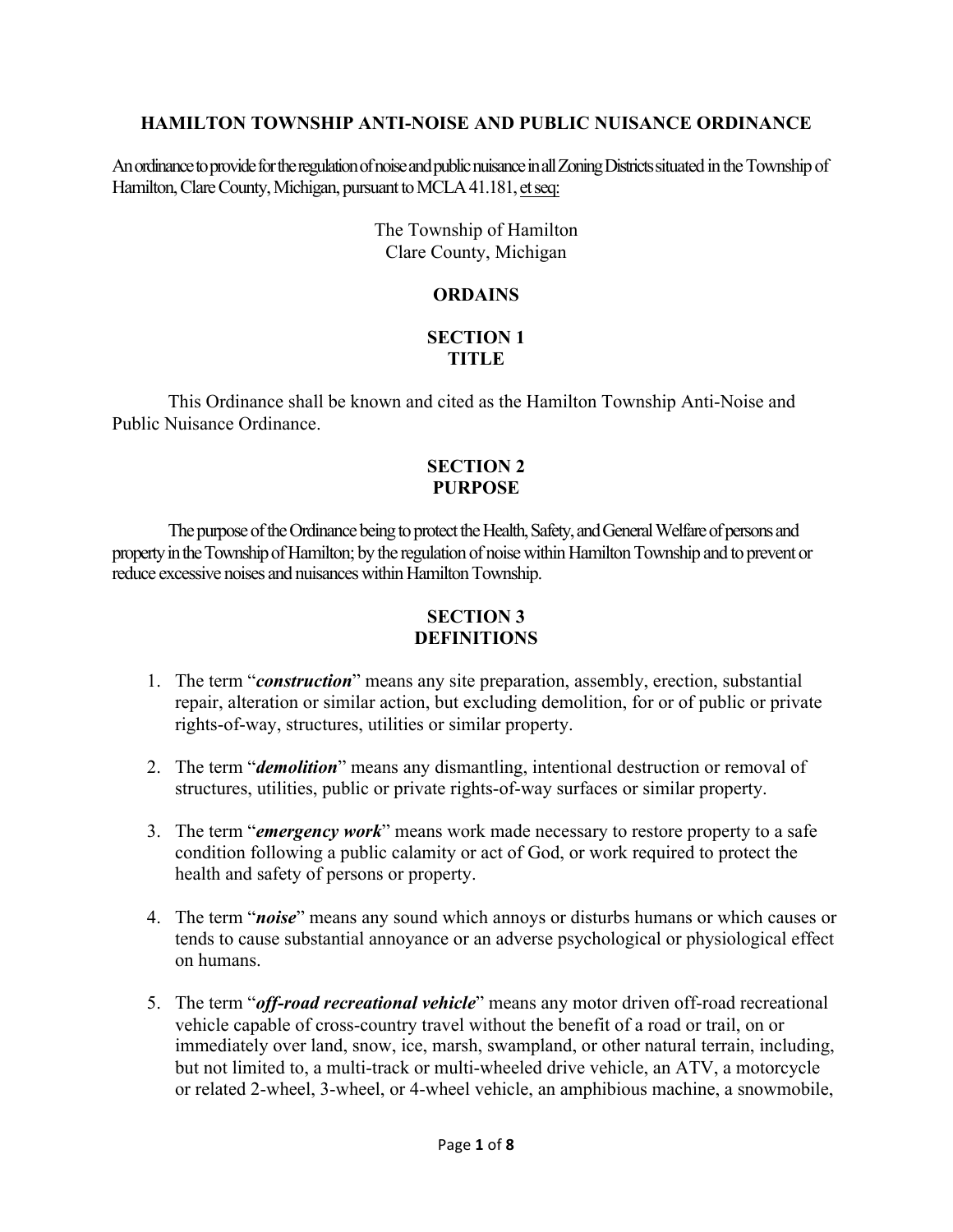a ground effect air cushion vehicle, or other means of transportation deriving motive power from a source other than muscle or wind.

- 6. The term "*person*" shall include all natural persons, firms, co-partnerships, corporations, and all associations of natural persons, incorporated or unincorporated, whether acting by themselves, or by a servant, agent or employee. All persons who violate any of the provisions of this Ordinance, whether as owner, occupant, lessee, agent, servant, or employee shall, except as herein otherwise provided, be equally liable as principals.
- 7. The term "*residential area*" means any real property which contains a structure or building in which one or more persons reside, provided that the structure or building is properly zoned, or is legally non-conforming, for residential use.

# **SECTION 4 GENERAL PROHIBITIONS**

- A. No person shall make, continue or cause to be made or continued:
	- 1. Any unreasonable loud or raucous noise; or
	- 2. Any noise which unreasonably disturbs, injures or endangers the comfort, repose, health, peace or safety of reasonable persons of ordinary sensitivity, within the jurisdictional limits of Hamilton Township; or;
	- 3. Any noise which is harsh, prolonged, unnatural, or unusual in time or place as to occasion unreasonable discomfort to any persons within the neighborhood from which said noises emanate, or as to unreasonably interfere with the peace and comfort of neighbors or their guests, or operators or customers in places of comfort of neighbors or their guests, or operators or customers in places of business, or as to detrimentally or adversely affect such residences or places of business.
	- 4. Any noise and/or activity prohibited pursuant to Section 5 of this Ordinance.
- B. Factors for determining whether a violation of this Ordinance exists shall include, but are not limited to, the following:
	- 1. The proximity of the noise to sleeping facilities, whether residential or commercial;
	- 2. The time of day or night the noise occurs;
	- 3. The duration of the noise;
	- 4. The volume and intensity of the noise;
	- 5. Whether the noise is recurrent, intermittent or constant;
	- 6. Whether the origin of the noise is natural or unnatural; and
	- 7. Whether the origin of the noise is usual or unusual.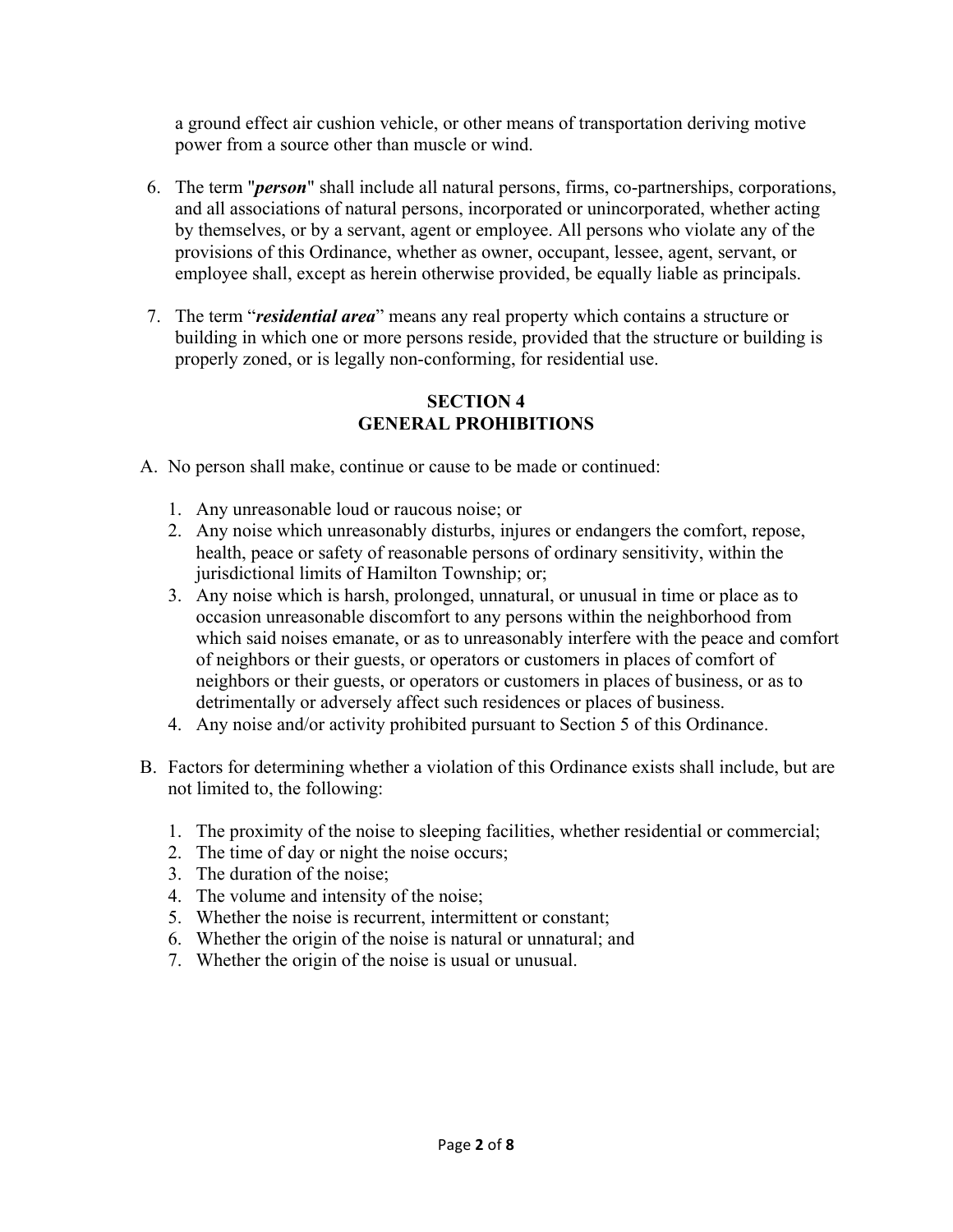# **SECTION 5 VIOLATIONS**

The following noises, disturbances and/or activities are declared to be a violation of this Ordinance and a nuisance; however, the enumeration of specific violations in this Ordinance is not be construed to exclude other violations not specifically enumerated:

- 1. **Unreasonable or excessive noises**: The unreasonable making of, or knowingly and unreasonably permitting to be made, any unreasonably loud, boisterous, excessive or unusual noise, disturbance, commotion or vibration in any dwelling, place of business or other structure, or upon any public street, park or other place or building. The ordinary and unusual sounds, noises, commotion or vibration incidental to the operation of these places when conducted in accordance with the usual standard practice and in a manner which will not unreasonably disturb the peace and comfort of adjacent residences or which will not detrimentally affect the operators of adjacent places of business are exempted from this provision.
- 2. **Vehicle horns, signaling devices, and similar devices**: The sounding of any horn, signaling device, or other similar device, on any automobile, motorcycle, or other vehicle on any right-of-way or in any public space of Hamilton Township, repetitively or for more than ten consecutive seconds. The sounding of any horn, signaling device, or other similar device, as a danger warning is exempt from this prohibition.
- 3. **Non-emergency signaling devices**: Sounding or permitting sounding any amplified signal from any bell, chime, siren, whistle or similar device, intended primarily for non-emergency purposes, from any location repetitively or for more than ten consecutive seconds in any hourly period.
- 4. **Emergency signaling devices**: The intentional sounding or permitting the sounding outdoors of any emergency signaling device including fire, burglar, civil defense alarm, siren, whistle, or similar emergency signaling device, except in an emergency or except as provided in Subsections a and b, below;
	- a. Testing of an emergency signaling device shall occur between the hours of 7:00 am and 7:00 pm. Any testing shall use only the minimum cycle test time. In no case shall test time exceed five minutes.
	- b. Sounding or permitting the sounding of any exterior burglar or fire alarm or any motor vehicle burglar alarm, shall terminate within 15 minutes of activation unless an emergency exists.
- 5. **Construction noises and operation of machinery on construction sites**: The operation of any machinery, equipment and mechanical devices or construction (including hammering, sawing, and other loud activities) so as to emit unreasonably loud repetitive noise which is disturbing to the quiet, comfort or repose of any person is only permitted between the hours of 7:00 am and 8:00 pm, Monday through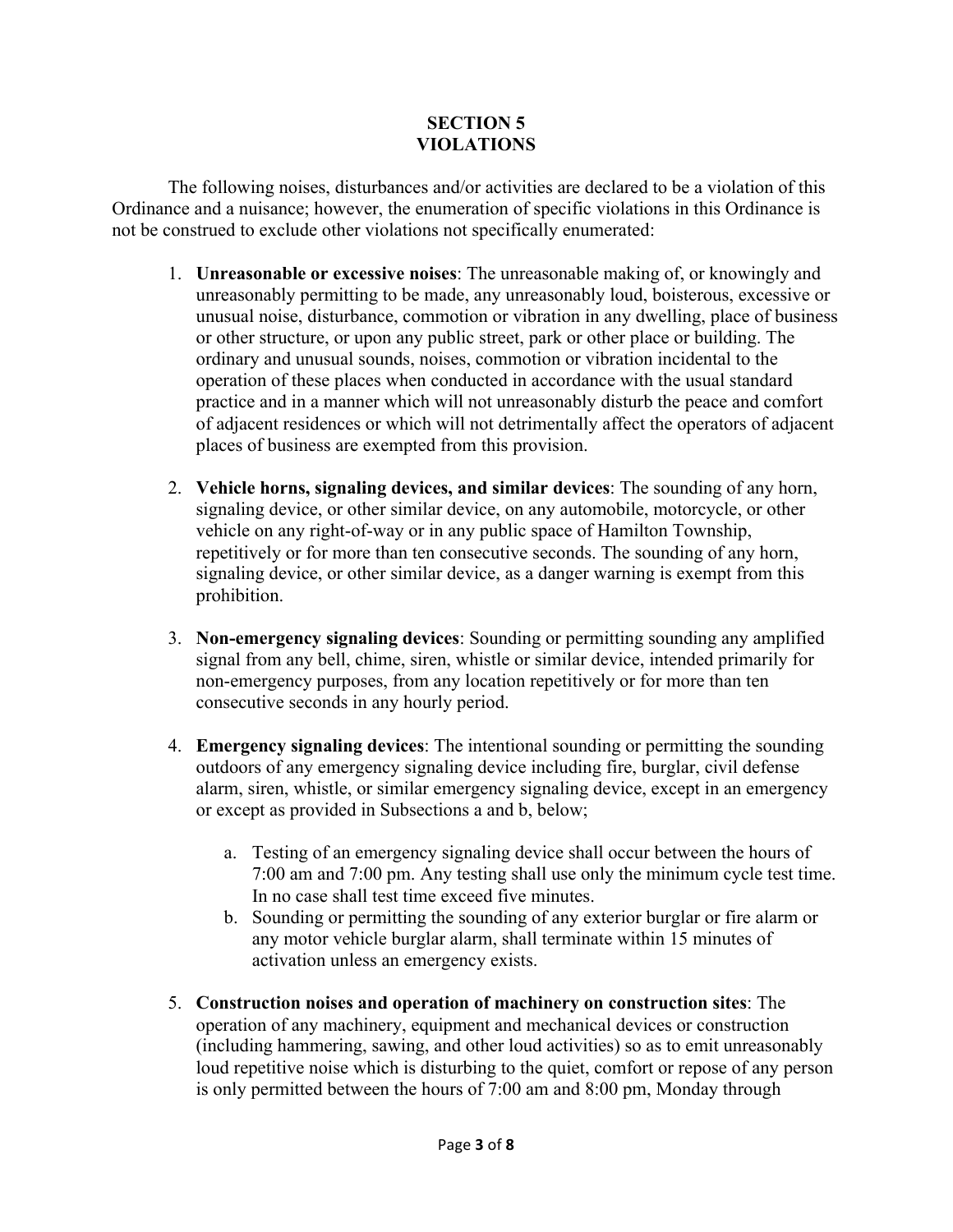Saturday and from hours of 12:00 noon to 6:00 pm on Sunday. This provision shall apply to construction noises resulting from the erection (including excavation), demolition, alteration or repair of any building, bulldozing and other excavation work on property, and the excavation of streets and highways. A deviation from this limitation may be authorized by the Hamilton Township Zoning Administrator if a permit is obtained in advance, upon showing of good cause that the excessive noise is required in order to complete the work or upon showing that the noise will not result in unreasonable disturbance to residential neighbors. In the case of emergency work, construction or repair noises are exempt from this provision.

- 6. **Off-road recreational vehicles (ATVs, ORVs, dirt bikes, motorcycles, snowmobiles, four wheel drive vehicles or any other motorized vehicle operated off-road**: All off-road recreational vehicles operated in Hamilton Township must meet the requirements of the Michigan Statute pertaining to operation of off-road recreational vehicles (MCL 324.81101 through MCL 324.82160). Operation of any off-road recreational vehicle without a muffler is deemed to be a violation of this Hamilton Township Ordinance. Operation of any off-road vehicle at a decibel level prohibited by Michigan Statute is deemed a violation of this Hamilton Township Ordinance.
- 7. **Race tracks**: The operation of any race track, proving ground, testing area, obstacle course, or trail for motor vehicles, motorcycles, off-road vehicles or other motorized vehicles (whether for racing, individual motocrossing, or recreational activities) is only permitted Monday through Saturday from the hours of 9:00 am until 7:00 pm (or dusk, if dusk occurs earlier than 7:00 pm) and on Sundays from 12:00 noon until 6:00 pm (or dusk, if dusk occurs prior to 6:00 pm). Such activities are only permitted on property which has been approved for such use by Hamilton Township pursuant to the requirements of the Hamilton Township Zoning Ordinance.
- 8. **Radios, televisions, boom boxes, phonographs, stereos, musical instruments and similar devices**: The use or operation of a radio, television, boombox, stereo, musical instrument, or other similar device from any source, including a motor vehicle that produces or reproduces sound in a manner that is plainly audible to any person other than the player(s) or operator(s) of the device and those who are voluntarily listening to the sound, and which unreasonably disturbs the peace, quiet and comfort of neighbors in residential areas, or is plainly audible at a distance of 50 feet from any person in a commercial, industrial area or public space at any time or place as to unreasonably disturb the quiet, comfort and repose of persons in the neighborhood.
- 9. **Yelling, shouting and similar activities**: Yelling, shouting, hooting, whistling, or singing in residential areas or in public places, prior to 7:00 am and after 10:00 pm or at a time or place so as to unreasonably disturb the quiet, comfort and repose of persons in the neighborhood.
- 10. **Animal noises**: The keeping of any animal, bird or fowl, which emanates frequent or extended noise which shall unreasonably disturb the quiet, comfort or repose of any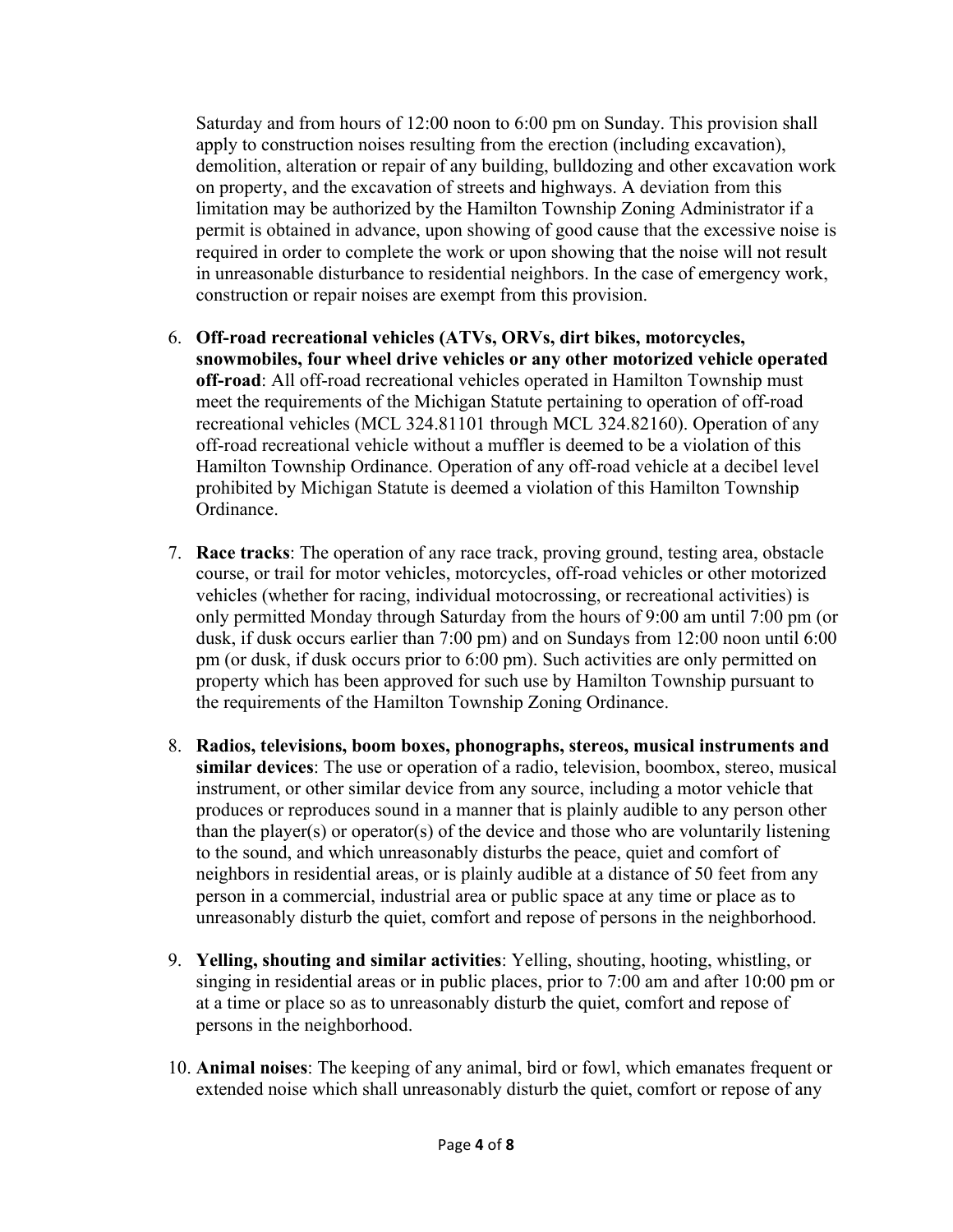person in the vicinity; such as keeping or harboring any dog which by loud, frequent or habitual barking, yelping, howling or other noise materially disturbs the peace and quiet of the neighborhood or public, or causes annoyance to persons in the neighborhood. Repetitive animal noises ( i.e. barking) are also a violation of the Hamilton Township Nuisance Animal Ordinance and this Ordinance, except that a kennel that meets the requirements of the Hamilton Township Zoning Ordinance is exempt from the prohibition against repetitive noises.

- 11. **Vehicle repair:** The operation of any automobile, motorcycle or other vehicle so out of repair or so loaded or constructed as to cause loud and unnecessary grating, grinding, rattling, or other unreasonable noise including the noise resulting from exhaust, which is clearly audible from nearby properties and unreasonably disturbing to the quiet, comfort or repose of other persons. The modification of any noise abatement device on any motor vehicle or engine, or the failure to maintain same so that the noise emitted by such vehicle or engine is increased above that emitted by such vehicle as originally manufactured, shall be in violation of this section. The discharging outside of any enclosed building of the exhaust of any steam engine, internal combustion engine, motor vehicle, or motor boat engine except through a muffler or other similar device which will effectively prevent load or explosive noises. The creation of loud or excessive noise disturbing to other persons in the vicinity in connection with the operation, loading or unloading of any vehicle, trailer, or other carrier or in connection with the repairing of any such vehicle in or near residential areas.
- 12. **Instruments for commercial purposes:** The use of a drum, loudspeaker or other instrument or device for the purpose of attracting attention to any performance, show, sale, display or other commercial purpose which, by the creation of such noise, shall be disturbing to other persons in the vicinity.
- 13. **Loud speakers:** The operation of any loudspeaker or other sound amplifying device upon any vehicle on the streets of the Township with the purpose of advertising, where such vehicle, speaker or sound amplifying device emits loud and raucous noises easily heard from nearby adjoining residential properties.

## **SECTION 6 EXEMPTIONS**

The following activities are hereby exempt from the provisions of this Ordinance.

- A. The activities of government entities being provided by or on behalf of the State of Michigan, Hamilton Township, or the County of Clare, for the public health, safety and welfare shall be exempt from this Ordinance.
- B. Normal sounds emanating from farm equipment in good working condition being operated lawfully and in a reasonable manner.
- C. Warning devices emitting sound for warning purposes as authorized by law.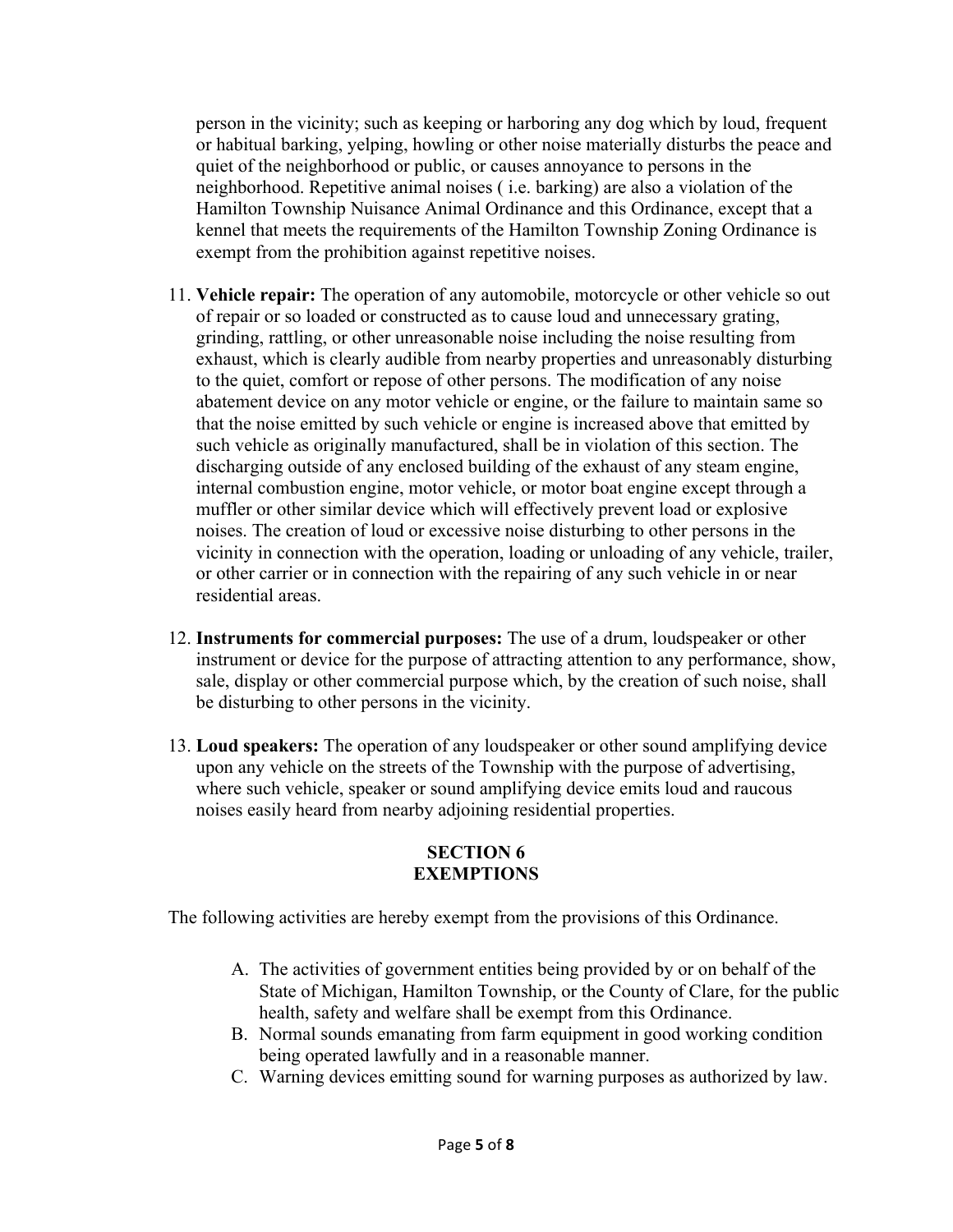D. Noises permitted by the issuance of a noise permit by the Hamilton Township Zoning Administrator.

#### **SECTION 7 NOISE PERMIT**

The Hamilton Township Zoning Administrator may, at his/her reasonable discretion, upon request, issue a permit allowing otherwise prohibited noise under circumstances and for a time period as follows:

- A. A concert or special event, with the permit to specify hours of operation and to be for no more than three consecutive days. No more than three concert permits may be issued to any individual or property in any calendar year.
- B. Any other legal activity which, because of special circumstances, is not otherwise permitted by this Ordinance. In such cases, the Zoning Administrator must specify the special circumstances that justifies the granting of the permit and shall impose reasonable terms and conditions designed to minimize any adverse impact of the proposed activity on surrounding property owners. Each such permit shall be in writing and not for a time period longer than 72 hours.

## **SECTION 8 PENALTIES**

- **A. First Violation is a Municipal Civil Infraction**. A violation of this Ordinance, first offense, is a municipal civil infraction. Any property owner or legally responsible party who violates this Ordinance shall, as a first offense, be responsible for a civil infraction, for which the fine shall be \$250.00 plus fines, costs and restitution.
- **B. Second Violation (within two years after municipal civil infraction)**. A second or repeat violation (within two years after a municipal civil infraction) is a misdemeanor. Any property owner or legally responsible party who violates any provision of this Ordinance a second time within 24 months of the date a civil infraction ticket is issued (whether the violation of this Ordinance is for the same offense as a civil infraction or for some other offense under this Ordinance) shall upon conviction and in a court of competent jurisdiction be guilty of a misdemeanor and be subject to a fine of \$500.00, plus court costs and costs of prosecution that may be ordered by the court. For purposes of this Ordinance, each day that a violation occurs shall constitute a separate offense.
- **C. Third Violation (within two years after municipal infraction)** Any property owner or legally responsible party who violates any provision of this Ordinance a third time within 24 months of the date of a civil infraction ticket is issued (whether the violation of this Ordinance is for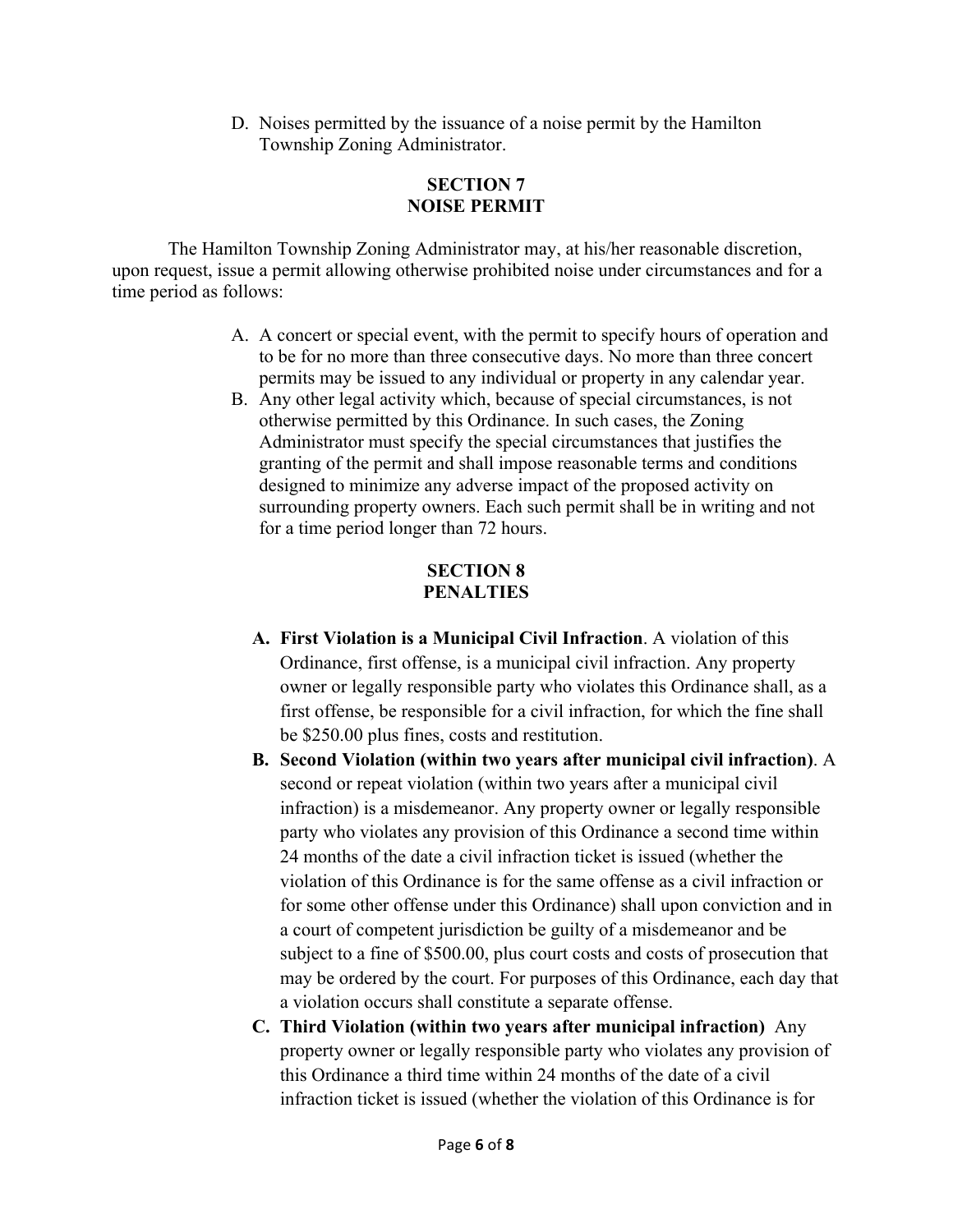the same offense as a civil infraction or for some other offense under this Ordinance) shall upon conviction in a court of competent jurisdiction be guilty of a misdemeanor and be subject to a fine of \$500.00 and/or imprisonment for a period of not more than 93 days, plus court costs and costs of prosecution that may be ordered by the court. For purposes of this Ordinance, each day that a violation occurs shall constitute a separate offense.

- **D. Enforcement.** Enforcement of the provisions of this Ordinance shall be the Hamilton Township Zoning Ordinance Enforcement Officer (or such other Hamilton Township Official as may be designated by the Hamilton Township Board), the Hamilton Township Zoning Administrator, the Hamilton Township Attorney, the Clare County Sheriff's Department and/or the Michigan State Police.
- **E. Continuing Offense**. Each act of violation and each day upon which any such violation shall occur, shall constitute a separate offense.
- **F. Remedies Not Exclusive**. In addition to any remedies provided for in this Ordinance, any equitable or other remedies available may be sought.
- **G. Judge or Magistrate**. The Judge or Magistrate shall also be authorized to impose costs, damages, and expenses as provided by law.
- **H. Civil Contempt**.
	- 1. If a defendant defaults in the payment of a civil fine, costs, damages, expenses, or installment as ordered by the District Court, upon motion of Hamilton Township or upon its own motion, the court may require the defendant to show cause why the defendant should not be held in civil contempt and may issue a summons, order to show cause, or bench warrant of arrest for the defendant's appearance.
	- 2. If a corporation or an association is ordered to pay a civil fine, costs, damages or expenses, the individuals authorized to make disbursements shall pay the fine, costs, damages or expenses, and their failure to do so shall be civil contempt unless they make the showing required in this subsection.
	- 3. Unless the defendant shows that the default was not attributable to an intentional refusal to obey the order of the court or to a failure on his or her part to make a good faith effort to obtain the funds required for a payment, the court shall find that the default constitutes a civil contempt and may order the defendant committed until all or a specified part of the amount due is paid.
	- 4. If it appears that the default in the payment of a civil fine, costs, damages or expenses does not constitute civil contempt, the court may enter an order allowing the defendant additional time for payment, reducing the amount of payment or of each installment or revoking the fine, costs, damages or expenses.